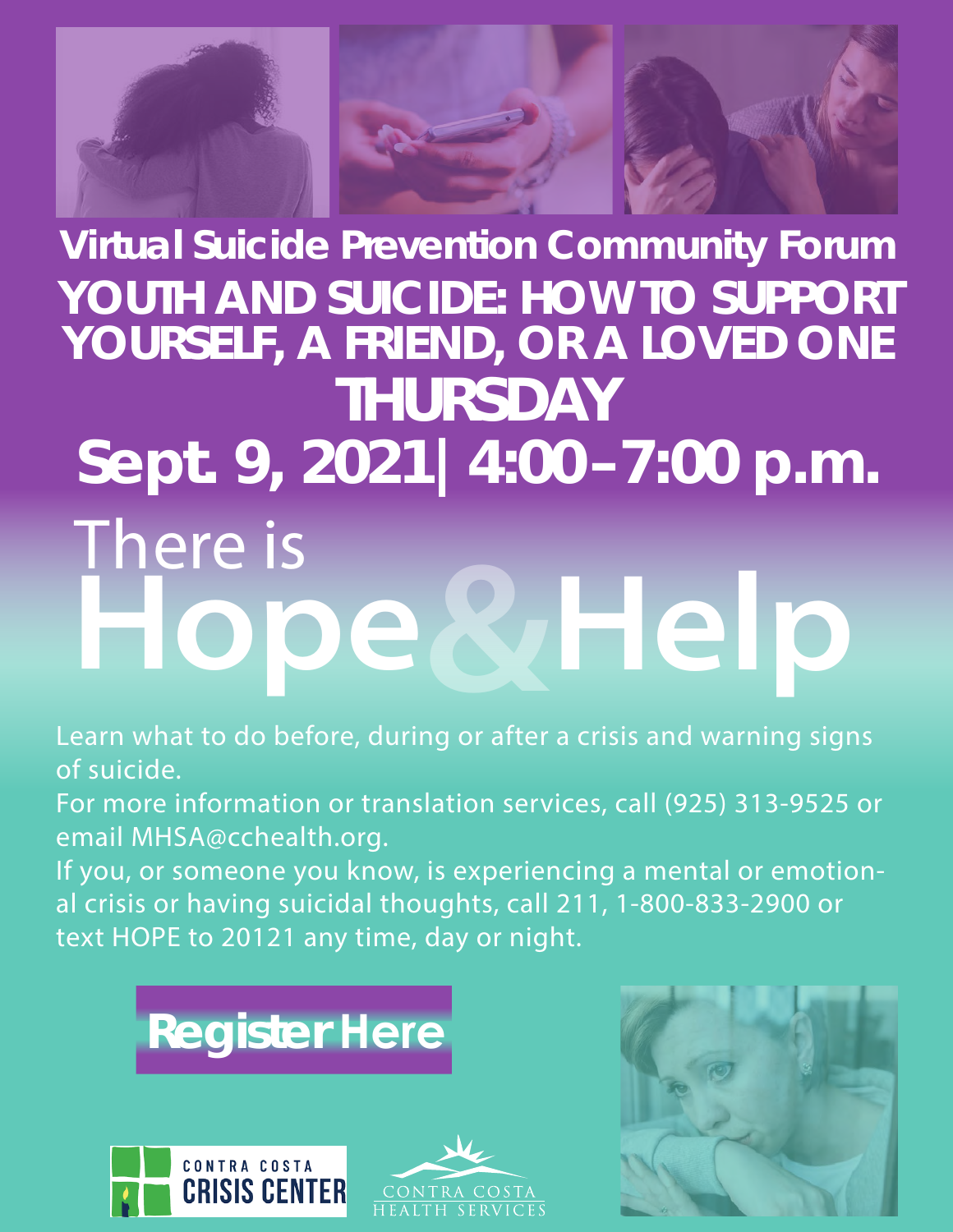

## **Foro Comunitario para la Prevención del Suicidio JUVENTUD Y SUICIDIO: CÓMO APOYARSE A USTED MISMO, A UN AMIGO O A UN SER QUERIDO JUEVES 9 de Septiembre de 2021 4:00–7:00 p.m.**

# Ayuda Esperanza 4:00-7:00 p.m.

Aprenda qué hacer antes, durante o después de una crisis y señales de advertencia de suicidio.

Para obtener más información o servicios de traducción, llame al (925) 313-9525 o envíe un correo electrónico a MHSA@cchealth.org.

Si usted, o alguien que usted conoce, está experimentando una crisis mental o emocional o tiene pensamientos suicidas, llame al 211, 1-800-833-2900 o envíe un mensaje con el texto HOPE al 20121 en cualquier momento, de día o de noche.







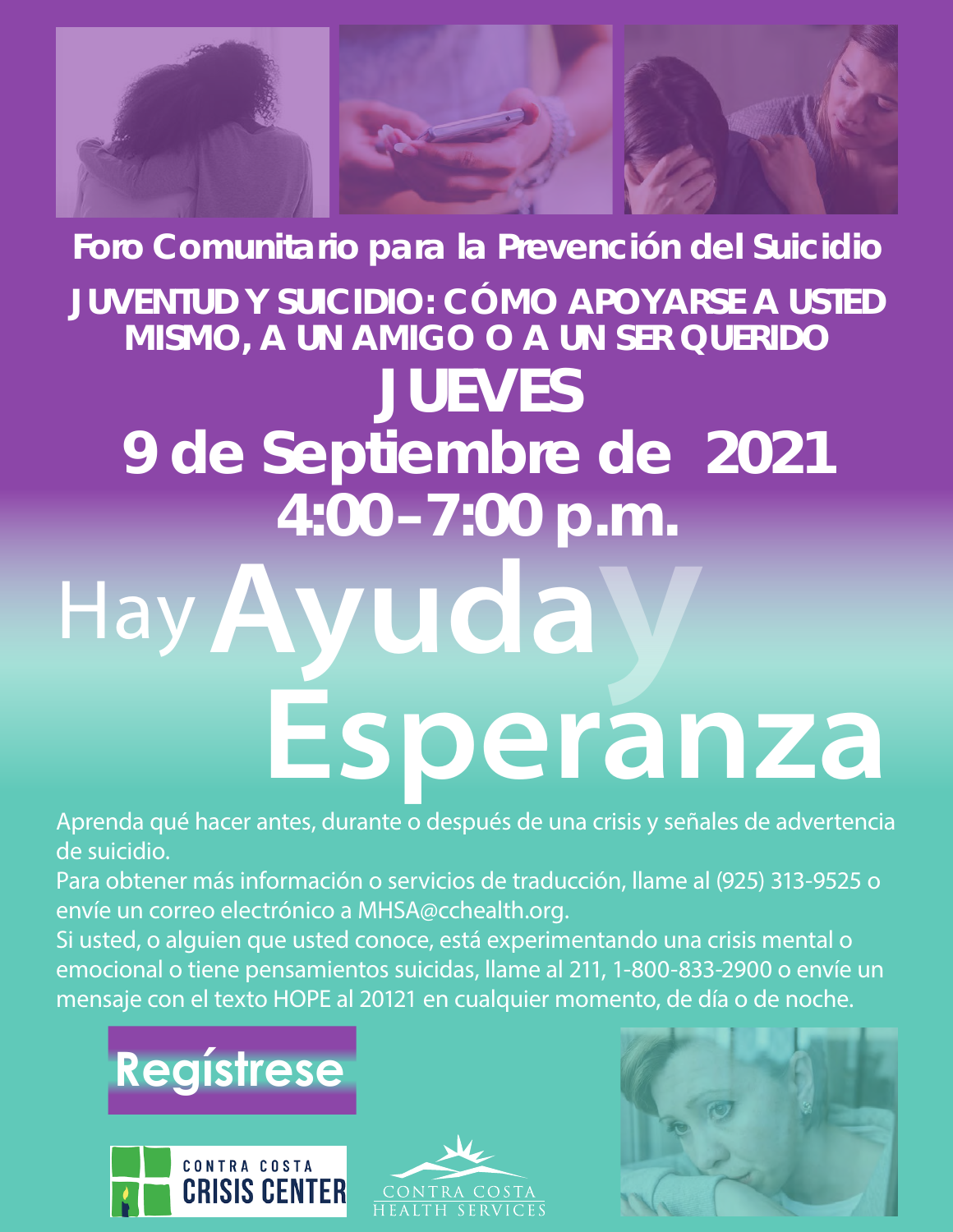ANNA M. ROTH. RN. MS. MPH **HEALTH SERVICES DIRECTOR** SUZANNE TAVANO, PHN, PHD **BEHAVIORAL HEALTH DIRECTOR** 



CONTRA COSTA **BEHAVIORAL HEALTH** 

**MENTAL HEALTH SERVICES ACT** 1340 Arnold Drive, Suite 200 Martinez, Ca 94553

> Ph (925) 313-9525 Fax (925) 957-5156

#### **Suicide Prevention Community Forum Date and Time: Thursday, September 9, 2021 from 4pm to 7pm Virtual Meeting via Zoom**

**Purpose of Forum:** At this event, which is part of the county's Mental Health Services Act (MHSA) planning process, participants will learn how to support themselves, a friend, or a loved one and what to do before, during, and after a crisis. The event will also include self-care sessions, sharing of personal stories, and opportunities to discuss how to best support youth in our community. Information and resources on the MHSA and crisis supports in Contra Costa County will be shared as well..

| <b>TIME</b> | <b>ITEM</b>                                                                                     | <b>WHO</b>                                                                                                   | <b>DESIRED OUTCOMES</b>                                                                                                                      | MIN |
|-------------|-------------------------------------------------------------------------------------------------|--------------------------------------------------------------------------------------------------------------|----------------------------------------------------------------------------------------------------------------------------------------------|-----|
|             | 4:00PM 1. Welcome, Introduction and<br>Housekeeping                                             | Amanda Wehrman - Homebase                                                                                    | o Welcome and introduction to Suicide<br>Prevention Community Forum                                                                          | 5   |
|             | 4:05PM 2. Acknowledgement and What<br>is the Mental Health Services<br>Act and Three Year Plan? | Supervisor Andersen & Contra Costa<br>Behavioral Health Services Mental Health<br>Services Act               | o Acknowledgement from Supervisor<br>Andersen<br><b>o</b> Learn about the MHSA                                                               | 15  |
|             | 4:20PM 3. Self-Care                                                                             | Amanda Dold and Kimberly Nasrul -<br>Behavioral Health Services Self Care Team                               | o Mindfulness activity                                                                                                                       | 10  |
|             | 4:30PM 4. Suicide Prevention 101                                                                | Scott Chavez -<br>Contra Costa Crisis Center                                                                 | o Learn about the warning signs and<br>how to help                                                                                           | 45  |
|             | 5:15PM 5. BREAK and Waterfall<br>Activity                                                       | Amanda Wehrman - Homebase                                                                                    | <b>o</b> Brief break<br>o Learn about the self-care strategies<br>of others                                                                  | 5   |
|             | 5:20PM 6. Sharing of Personal<br>Experience                                                     | Graham Wiseman                                                                                               | o Hear personal testimony from a<br>survivor of suicide loss                                                                                 | 20  |
|             | 5:40PM 7. Sharing of Personal<br>Experience                                                     | Avani Gireesha - Not the End                                                                                 | o Hear personal testimony from a<br>survivor of suicide loss<br>o Learn about Not the End                                                    | 20  |
|             | 6:00PM 8. Small Group Discussions as<br>part of Community Program<br>Planning Process           | All                                                                                                          | o Preview small group discussion<br>topics<br><b>Breakout into small groups and</b><br>discuss how to best support Youth in<br>our Community | 30  |
|             | 6:30PM 9. Reconvene & Large Group<br><b>Discussions</b>                                         | All                                                                                                          | o Reconvene<br>o Share some of the highlights from<br>the small group discussions                                                            | 10  |
|             | 6:40PM 10. Public Comments                                                                      | All                                                                                                          | o Public Comments                                                                                                                            | 10  |
|             | 6:50PM 11. Suicide Prevention Report<br>Card & Closing Remarks                                  | Jessica Hunt - Behavioral Health Services o Learn about the Suicide Prevention<br>Mental Health Services Act | Report Card<br>o Acknowledgements and request for<br>Survey feedback                                                                         | 10  |
|             | 7:00PM 12. Conclude                                                                             | Amanda Wehrman - Homebase                                                                                    | o End of forum                                                                                                                               |     |

### **AGENDA**